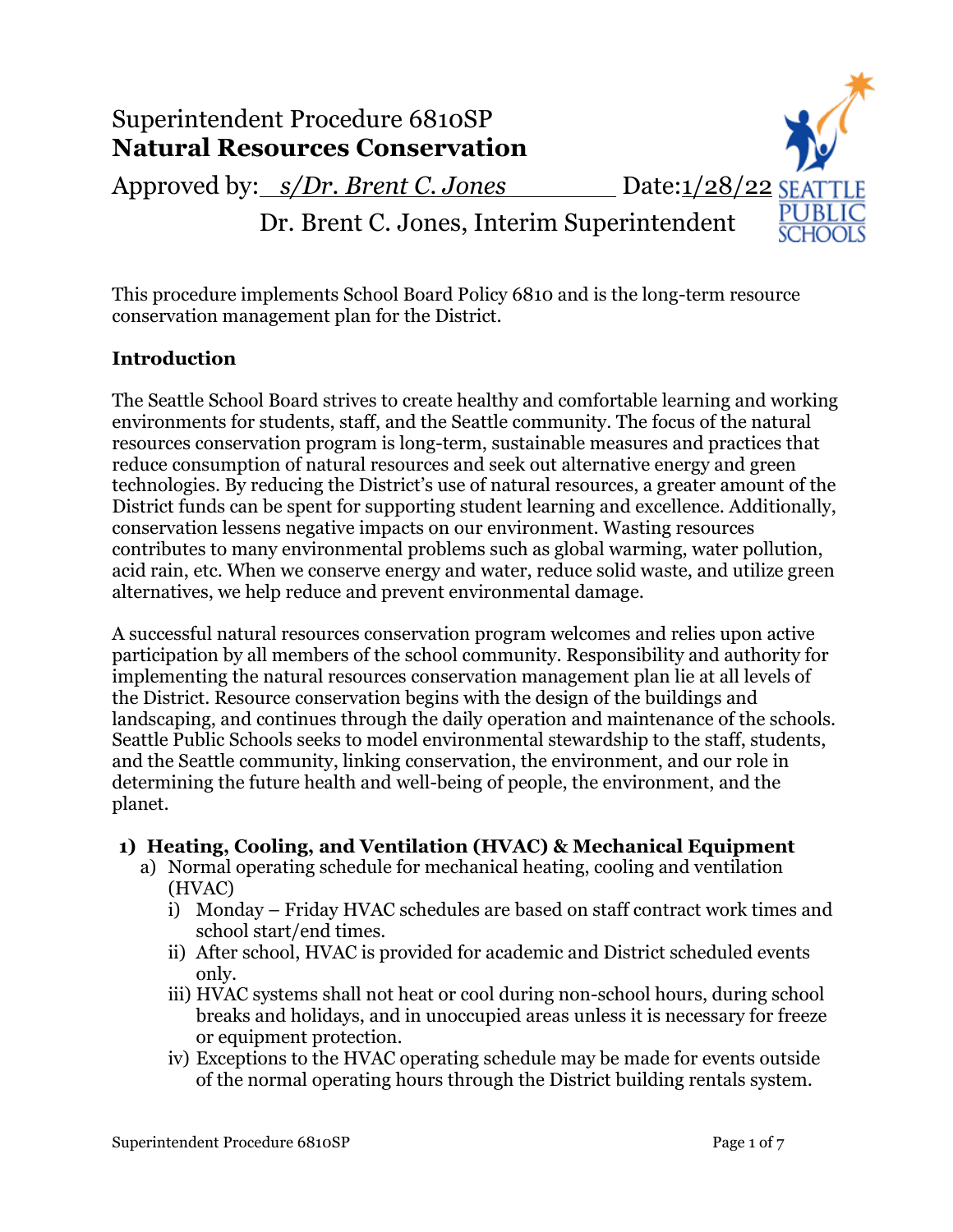Rental fees may apply. See Superintendent Procedure 4260SP: Use of School Facilities.

- v) Exceptions to the HVAC operating schedule may be made for operational or health and safety reasons, such as removing an airborne contaminant or virus.
- vi) Fan cooling is allowed during occupied times.
- vii)For heating, cooling or fans after hours, a building use permit is required.
- b) HVAC set points during scheduled occupied periods these set points mean that actual temperatures may be within  $+/- 2$  degrees
	- i) Classroom and office area set points are 68 degrees heating. Where available, 76 degrees mechanical cooling, 74 degrees economizer cooling.
	- ii) Lunchroom and auditorium set points are 65 degrees heating. Where available, 76 degrees mechanical cooling, 74 degrees economizer cooling.
	- iii) Gym and hallway set points are 62 degrees heating. Cooling is not commonly provided.
	- iv) Temperature settings in classrooms with motion sensor integrated HVAC should have heating set points reduced by 3 degrees and cooling set points increased 3 degrees during the normal operating schedule when the room becomes unoccupied. The motion sensor will turn the system back to occupied temperatures when a person enters the room.
	- v) Exceptions to the HVAC set points are made for those with special needs as noted in their 504 documents.
- c) Portable space heaters are a potential fire hazard, can trip our breakers, and use a significant amount of energy. Only spaces that do not meet District standard HVAC set points, during the normal operating schedule, from the building's HVAC systems may be permitted to have a space heater. All heaters must meet District safety requirements. Approved space heaters shall be shut off during unoccupied hours and while unattended. Please note: space heaters are not rated to be used with extension cords and should be directly plugged into the wall.
- d) Thermostats, radiators, unit ventilators, supply and return air vents and other HVAC equipment shall not be tampered with and shall have a minimum of three feet of unobstructed space around them to ensure adequate airflow and temperatures.
- e) All school activities, including summer school and before and after school activities, should minimize resource use by consolidating activities into the fewest possible number of buildings, building areas, and rooms. Consolidation will allow for the fewest number of rooms to be conditioned which will reduce cost and resource use.
- f) Circulating pumps, fans, boilers, etc. shall be turned off during unoccupied periods of evenings and weekends except as needed for freeze protection.
- g) Water heaters shall be turned off during extended school breaks, where feasible.
- h) Staff should properly shut down and unplug smaller District refrigeration units such as milk coolers, reach-ins, ice chests and ice machines during breaks of four consecutive weeks or more. Food from these units should be consolidated and placed into walk-in units, where available.

### **2) Lighting**

a) Indoor lighting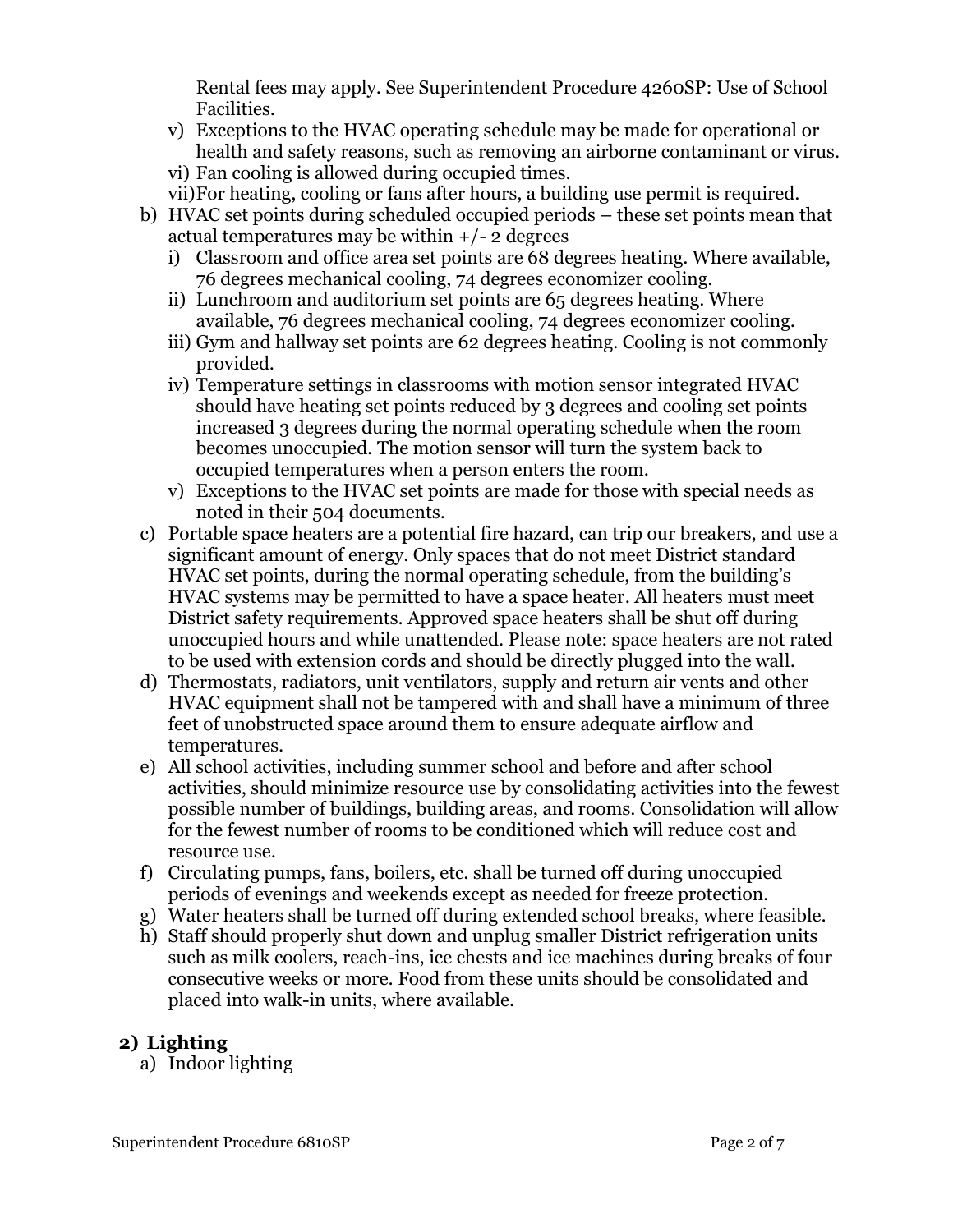- i) Everyone is responsible for turning off lights in unoccupied areas. Lighting should not be left on overnight. Emergency lighting will remain on automatically per building code.
- ii) String lights, lamps, and other decorative illumination not integral to the school building shall only use energy efficient bulbs (LED or compact fluorescent). Always follow best practices for fire safety.
- iii) Photo cells, lighting controls and occupancy sensors should remain clear and unobstructed.
- b) Outdoor lighting
	- i) Outside lights shall be off during daylight hours.
	- ii) Plan after school and weekend events that require lighting to be located together on the main floor and close to the outside doors, to minimize the need for communal lighting (hallway, stairwell, exterior.)
	- iii) For lighting after hours, a building use permit is required.
- c) Photocells and lighting control requirements are found in the District Technical Standards.
- d) Interior walls and ceilings should be of a light color to improve the light quality of the teaching and learning environment.

# **3) Composting, Recycling, Waste Reduction and Waste Disposal**

- a) Everyone using District buildings shall minimize use of natural resources with the goal to reduce waste generation and encourage reuse and shared use of resources.
- b) Everyone shall make sure that all materials discarded are sorted into the correct container or dumpster.
- c) Everyone shall sort waste into three types, as required by the City of Seattle.
	- i) Compost goes in the green containers labeled "compost" (e.g. food waste, food soiled paper, and yard waste).
	- ii) Recycling goes in the blue container labeled "recycling" (e.g. clean paper, bottles, cups, milk cartons).
	- iii) Garbage goes into the grey/black/white container labeled "landfill" (e.g. plastic wrappers and dirty containers).
- d) New composting programs must be pre-approved by Facilities Operation and be developed using the Resource Conservation Guidelines. No new program may be started before all planning aspects are complete and the impacted parties are provided an opportunity to participate in program design.
- e) Materials that meet the legal definition of "confidential records" shall be destroyed in accordance with Washington State RCW 40.14.
- f) All hazardous materials and waste shall be handled in a safe and lawful manner. No hazardous materials or wastes shall be poured down drains, onto the ground, or into waterways.
- g) Printing and copying
	- i) All District staff should minimize paper and copier use.
	- ii) All staff shall be able to scan and send documents electronically instead of printing hard copies, and print and copy on double-sided paper to reduce paper waste. Training videos are available to staff.
	- iii) Double-sided and black-and-white printing should be set as the default for copiers and printers whenever possible to avoid wasting ink and paper.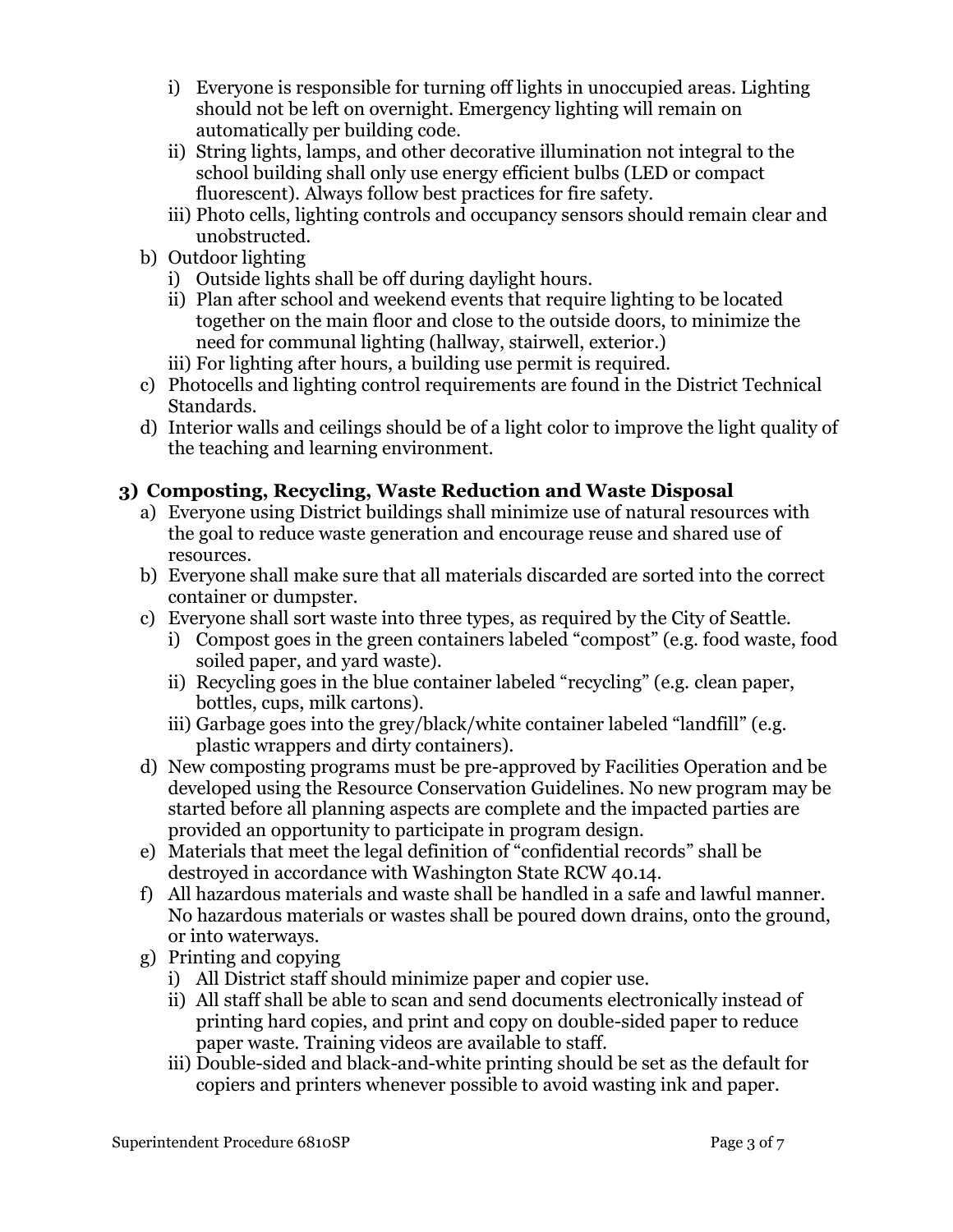h) Toner cartridges for networked printers/copiers/scanners should be recycled.

# **4) New construction and remodels**

- a) Buildings and grounds shall be designed and constructed to minimize the use of resources in accordance with Seattle School District Board Resolution No. 2012/13-12.
- b) Building design choices shall be made to recognize the life cycle cost. This analysis shall include identifying the operations and maintenance budget prior to construction.
- c) All new construction and major remodels shall follow state and City building codes and Washington Sustainable Schools Protocol.
- d) The Capital Department shall follow their technical design standards.
- e) All Capital projects shall have a corresponding Owners Project Requirements document, such as those identified by the U.S. General Services Administration.
- f) District Technical Standards shall be followed for all new construction and major remodels.
- g) Prior to construction, Design teams shall provide operations and maintenance staff model resource usage, including energy use index (EUI) and construction and operations solid waste analysis. Presentations shall be reviewed by the Facilities Department at schematic design, design development, and construction document stages.
- h) The District shall follow the guidelines of the City of Seattle's most current energy code, where applicable.
- i) Design teams shall collaborate with the local electricity, natural gas, water/sewer, solid waste and storm water utility companies, the City of Seattle, and other agencies to reduce the use of resources in construction, operation, and maintenance of schools.
- j) Design teams shall assist the District in maximizing grants and rebates for conservation. The District shall include in the bid documents a requirement to provide all necessary conservation –related data to utility partners prior to and post construction.
- k) Capital projects shall utilize third party commissioning of building systems in accordance with technical specifications. Systems shall operate at, or exceed, design specification objectives.
- l) All contracts, RFPs, bid documents, etc. that involve the building envelope, HVAC system, lighting system, or irrigation system shall be reviewed by the Mechanical/Electrical Coordinator to assess resource conservation measures.
- m) Design teams shall review and analyze actual utility use compared to expected utility use one year, two years, and five years after construction is complete and the building has been accepted by the District. Design teams shall document finding, present them to the Facilities Department and include lessons learned in future project planning.

### **5) Ongoing Maintenance Operations and Procurement**

a) When maintenance is required to fix broken equipment, the repair shall maintain the functionality of the systems and/or equipment as they were designed unless the design is found to be faulty. The District Computerized Maintenance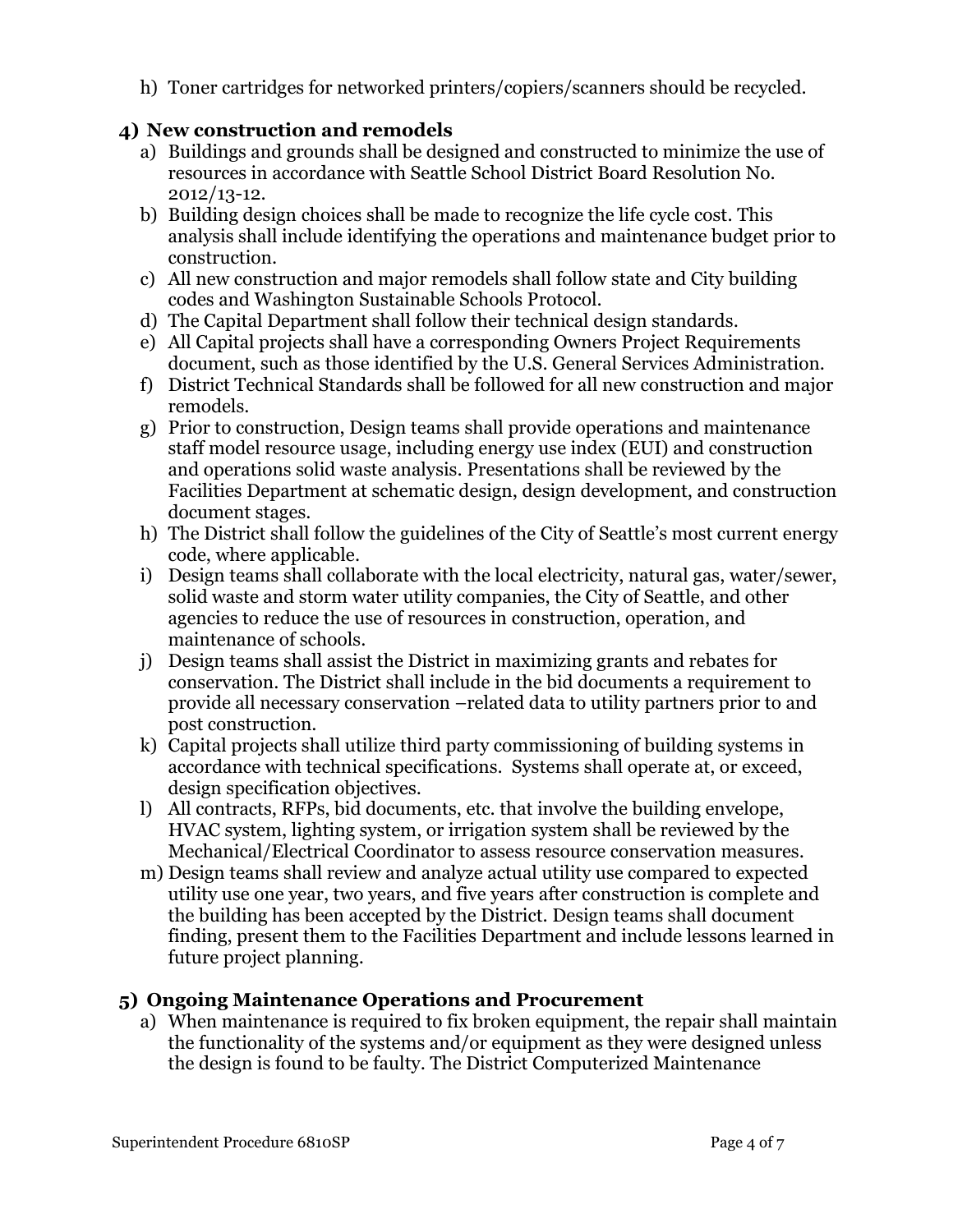Management System (CMMS) shall be utilized to optimize the efficiency and life of mechanical systems operating in the buildings.

- b) The District shall tune-up buildings at least once every 5-years in accordance with City of Seattle Ordinance #124927. The tune-up shall optimize energy and water performance by identifying no- or low- cost actions related to building operations and maintenance, including but not limited to major building systems for mechanical, electrical, lighting, and water.
- c) District Technical Standards shall be followed for all maintenance, operations, and procurement.
- d) The District should evaluate the cost effectiveness of procuring high efficient and green products and equipment.
- e) Maintenance and operations staff shall partner with the local electricity, natural gas, water/sewer, solid waste and storm water utility companies, the City of Seattle, and other agencies to reduce the use of resources in the operation and maintenance of schools, and to maximize utility grants and rebates and incentives.
- f) The District should purchase recycled content and environmentally preferable supplies when the cost and functionality is equivalent to other supplies.
- g) All vending machines shall operate with the non-essential and advertising lighting disabled.
- h) All vending machines shall be put into low power mode when not in use.
- i) Handwashing faucets should be set to run for ten seconds (see also WAC 246- 366-060).

### **6) Conservation outreach and training**

- a) Annual training opportunities should be provided for District staff members with responsibilities over the utility resources, including Senior Leadership, Custodial and Nutrition Services staff, Principals, and Maintenance staff.
- b) The District shall set five-year conservation goals for energy, water, and solid waste. District goals shall be based on local, state-wide, and national conservation benchmarks whenever possible.
- c) The District shall calculate annual and long-term avoided utility costs. As we continue to minimize our use of resources, we shall continue to reinvest in conservation to take advantage of opportunities to build additional conservation capacity.
- d) The District shall benchmark energy use annually through ENERGY STAR® Portfolio Manager for all buildings 20,000 square feet and larger. This data is publicly available through the City of Seattle Energy Benchmarking Ordinance #125000.
- e) The District agrees to pass along part of the utility savings to the schools in a shared savings program intended to allow schools to invest in resource conservation to achieve additional and continued savings.
- f) Annual utility data shall be provided to principals, building custodians, and other senior staff.
- g) Principals are responsible for sharing these data and reminding occupants about the Natural Resources Conservation Procedures.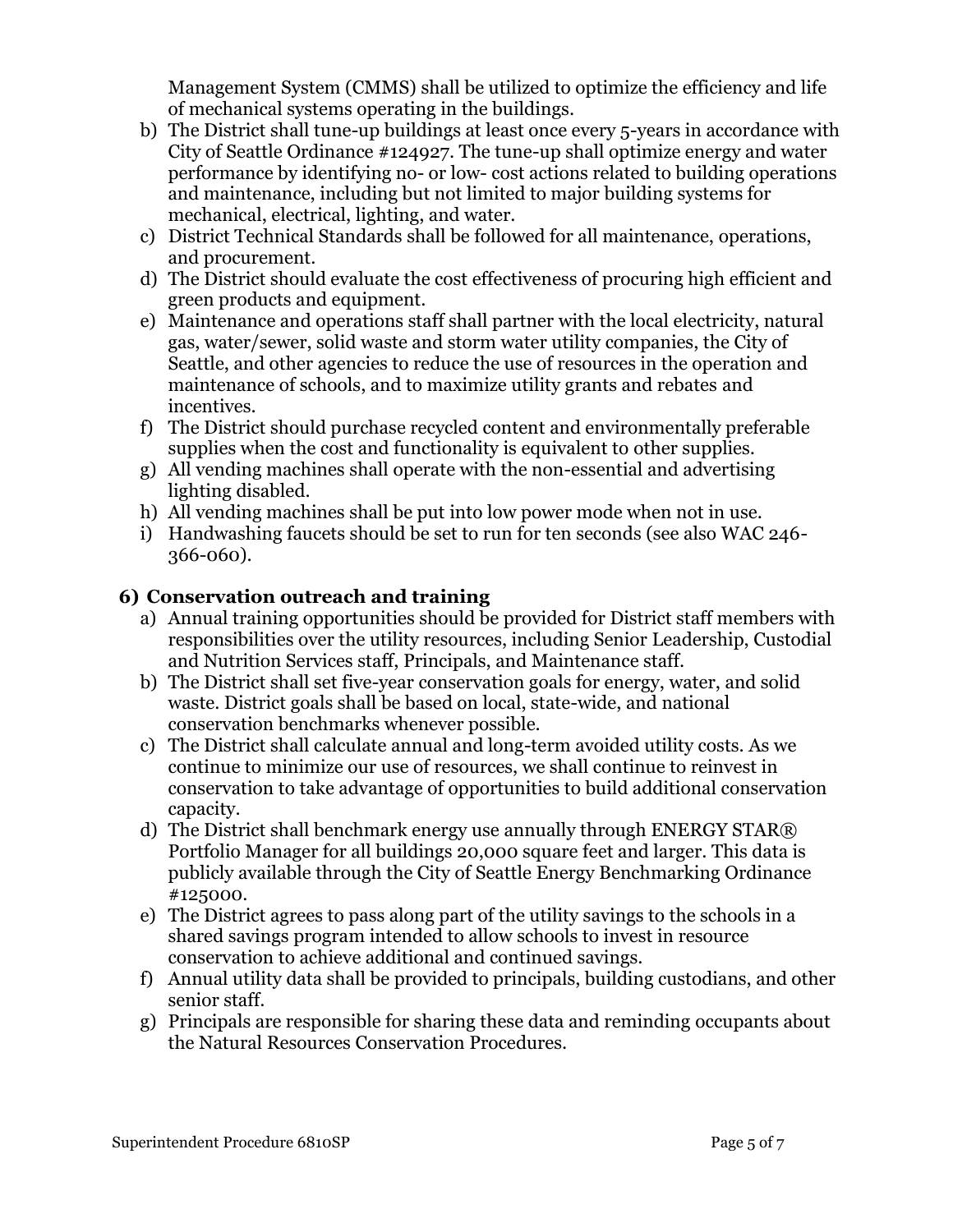#### **7) Occupants of offices and classrooms equipment-operating responsibilities**

- a) Everything plugged into a school or office outlet draws power and therefore uses public resources.
- b) All office and classroom electrical equipment (sound systems, speakers, computer *monitors*, fans, phone chargers, etc.) shall be turned off each night and during all weekend and extended non-occupied times.
- c) Networked devices such as District printers/scanners, computers and projectors shall stay on but should be switched into low power mode when not in use.
- d) The District may provide pre-approved appliances in shared areas for the use of staff, these appliances may include communal refrigerators, microwaves and coffee makers.
- e) All appliances used in the District must be located in communal spaces and available for shared use. Individual appliances may not be installed unless they are providing ADA accommodation or have been preapproved by Facilities Operations.
- f) All items plugged into outlets shall be National Underwriters Laboratories tested and labeled and all label instructions shall be followed by the user.
- g) Everyone is responsible for turning off lights and closing windows, doors, blinds, and drapes at the end of the day.
- h) All staff are responsible for taking action to shut down their rooms before extended breaks. A shutdown checklist will be provided.

# **8) School Grounds and Gardens**

- a) School gardens
	- i) All proposed gardens or any sort must be preapproved for Facilities Operations and follow operational guidelines.
- b) Landscaped areas and lawns
	- i) Shall be irrigated only during the first two-year planting establishment periods.
	- ii) Shall not have automatic timers on irrigation systems unless the area is being established.
	- iii) Shall be planted with native plants appropriate for specific site conditions, preferentially use drought tolerant species in drier areas.
	- iv) Shall evaluate soils and location to select the appropriate planting material for each space.
- c) Athletic and play fields
	- i) Natural turf (grass) fields shall only be irrigated if they are part of the Seattle Parks – Seattle School District Joint Use Agreement and they have a functioning mechanical irrigation system. Irrigation schedules shall be calculated based on the need of the soil and vegetation.
	- ii) Fields that are not part of the Seattle Parks Seattle School District Joint Use Agreement shall not be irrigated unless the area is being established for the first two years after planting.
- d) All irrigation shall be scheduled for cooler times of the day to avoid evaporation, unless extreme weather conditions require additional irrigation.
- e) Leaf fall from trees shall be left to compost in place or is mulched on-site whenever possible.